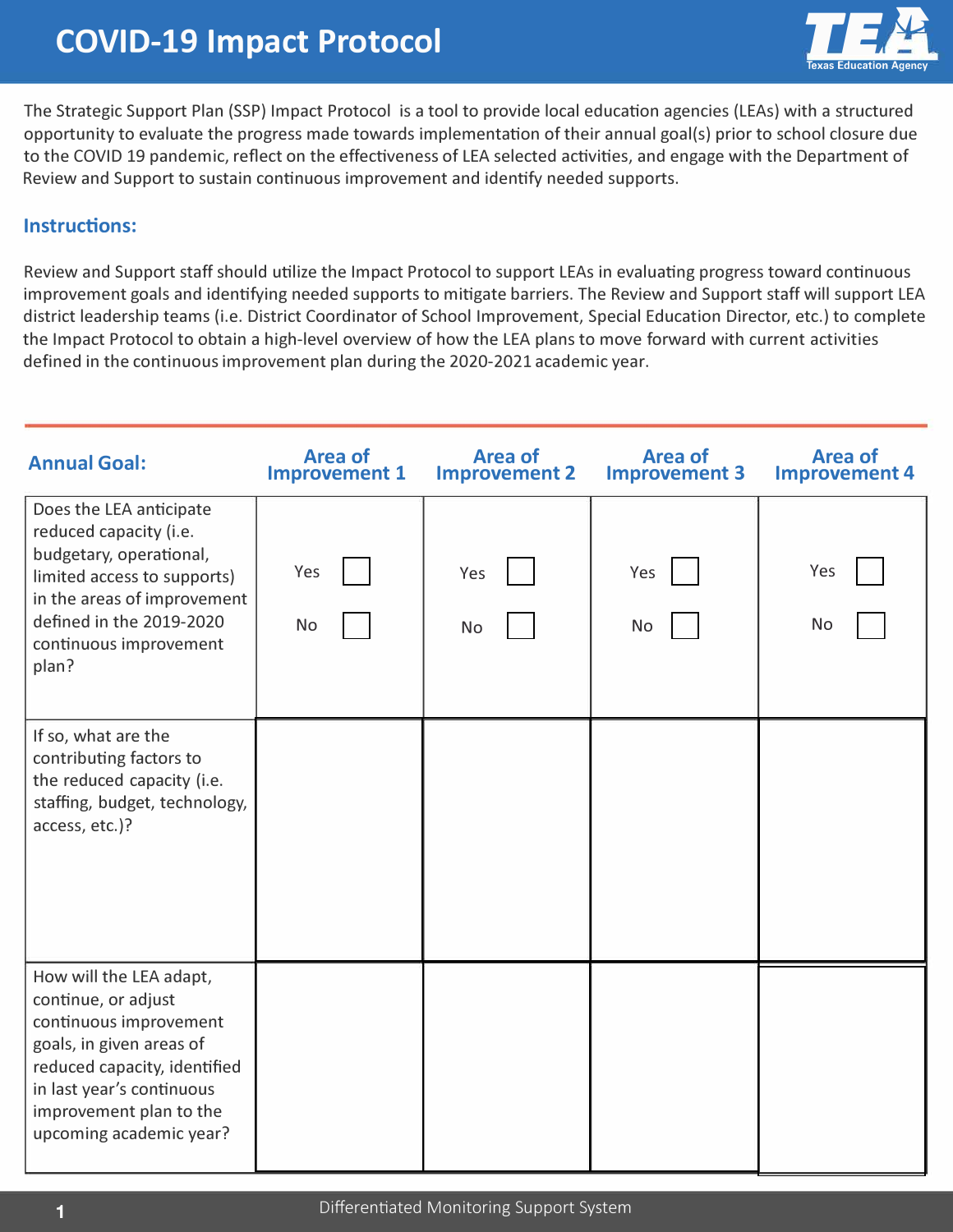## **COVID-19 Impact Protocol**



| <b>Annual Goal:</b>                                                                                                                                                                                                                                                                                                                                                                                                                                                         | <b>Area of</b><br><b>Improvement 1</b> | <b>Area of</b><br><b>Improvement 2</b> | <b>Area of</b><br><b>Improvement 3</b> | <b>Area of</b><br><b>Improvement 4</b> |  |  |
|-----------------------------------------------------------------------------------------------------------------------------------------------------------------------------------------------------------------------------------------------------------------------------------------------------------------------------------------------------------------------------------------------------------------------------------------------------------------------------|----------------------------------------|----------------------------------------|----------------------------------------|----------------------------------------|--|--|
| What data sources did<br>the LEA use to determine<br>the strategies to mitigate<br>reduced capacity concerns?                                                                                                                                                                                                                                                                                                                                                               | Choose an Item                         | Choose an Item                         | Choose an Item                         | Choose an Item                         |  |  |
| If the LEA is making<br>adjustments to prioritized<br>area(s) of improvement<br>identified in last year's<br>continuous improvement<br>plan, is their alignment to<br>new high priority areas<br>identified during the 2020-<br>2021 academic year due to<br>adjusted systems as a result<br>of the COVID-19 pandemic?<br>(i.e. what strategies were<br>the LEA able to continue or<br>will continue such as staff<br>professional development<br>or parent communication). |                                        |                                        |                                        |                                        |  |  |
| How will the LEA effectively<br>communicate prioritized<br>area(s) of improvement<br>with stakeholders (i.e.<br>teachers, principals, etc.)?                                                                                                                                                                                                                                                                                                                                | Choose an Item                         | Choose an Item                         | Choose an Item                         | Choose an Item                         |  |  |
| What barriers does the LEA<br>anticipate will need to be<br>addressed throughout the<br>2020-2021 school year?                                                                                                                                                                                                                                                                                                                                                              |                                        |                                        |                                        |                                        |  |  |
| Differentiated Monitoring Support System<br>$\overline{2}$                                                                                                                                                                                                                                                                                                                                                                                                                  |                                        |                                        |                                        |                                        |  |  |